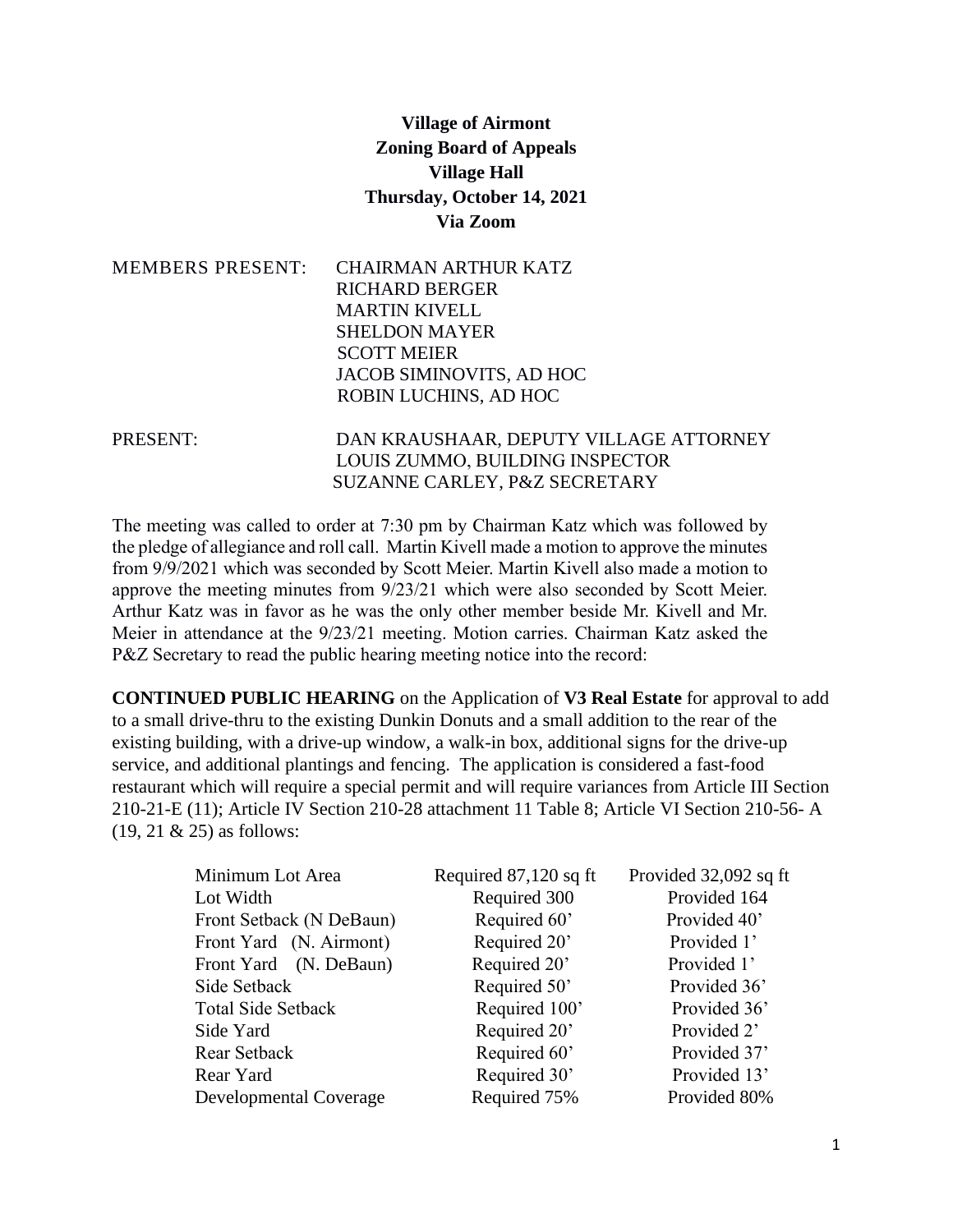Buffer from Residential Areas Required 75' Provided 0' Parking Spaces (Parking Waiver) Required 15 spaces Provided 12 spaces The property is located on the west side of North Airmont Road at the intersection of North DeBaun Avenue. The lot is designated as Section 55.07 Block 2 Lot 8 on the Town of Ramapo Tax Map. The property is located in the VC zoning district and is comprised of .74 acres. The street address is 14 N. Airmont Road Airmont N.Y. 10901.

Ken Moran, Attorney for the application explained that they are proposing a drive thru for an existing Dunkin Donuts. They last appeared before the ZBA on 5/10/21 and 6/10/21 and due to a number of meeting cancellations for covid reasons this they are back to the ZBA seeking final approval on their variances. To recap the project, they have been asked to revise the parking and traffic circulation which they have to the satisfaction of the RC Highway, Tallman Fire Department, and the Village's PB's Traffic Engineer. The property is in the Village Center (VC Zone) on the corner of N. Airmont Road and N. DeBaun at a traffic light intersection. Because it is a proposed drive thru it changes the definition of the Dunkin Donuts from a convenience Store to a Fast-Food Restaurant, which according to the Village of Airmont Code has many larger requirements in the bulk regulations. If it were still categorized as a convenience store, they would only require three (3) variances and now that it will be classified as a fast-food restaurant it will require 13 variances. The applicant screen shared a chart showing the differences between the two uses which more than adequately explained the reason for the number of variances on the site. The fast-food restaurant category requires much larger bulk regulations. The site is located beside the Airmont Gardens apartments which are in the RSH zone and with the new bulk requirements requires a buffer. They are proposing numerous plantings and have an agreement with the neighboring property who are in total favor of the project. There is over a 250 ft. distance before front of the next building and a private road. N. DeBaun is in between which is a private road and is to the west and south of the site.

The new normal is to have a drive thru to serve the customers and neighborhood especially due to the problems with the pandemic. What they are proposing will not have a negative impact. It is the same use just adding a drive thru with additional screening, fencing and plantings. This is a Type II Action with no further action required.

Prepared a traffic study and the Village Traffic consultant and their engineer says it improved the traffic flow internally and off site changing the curb cut and closing the one entrance to help the traffic flow for N. DeBaun, N. Airmont Road and the site itself. Also worked with the RC Highway Department.

Philp Greely the applicant's traffic consultant went through the traffic flow and the plans in great deal as the screen was shared. He showed the ZBA how it was modified so that they can see the improvements. The two driveway entrances were shown and the southerly entrance closet to the traffic signal creates conflicts with vehicles. It is being closed which will cut down on friction on N. Airmont Road. They are adding a driveway tied into the site. There is room for in excess of 12 vehicle stacking and same on the east side of the property as well as coming in from the signal. The County Highway Dept does not want left turns in or out. Therefore, it will be a right turn in and a right turn out only as reflected on the plans.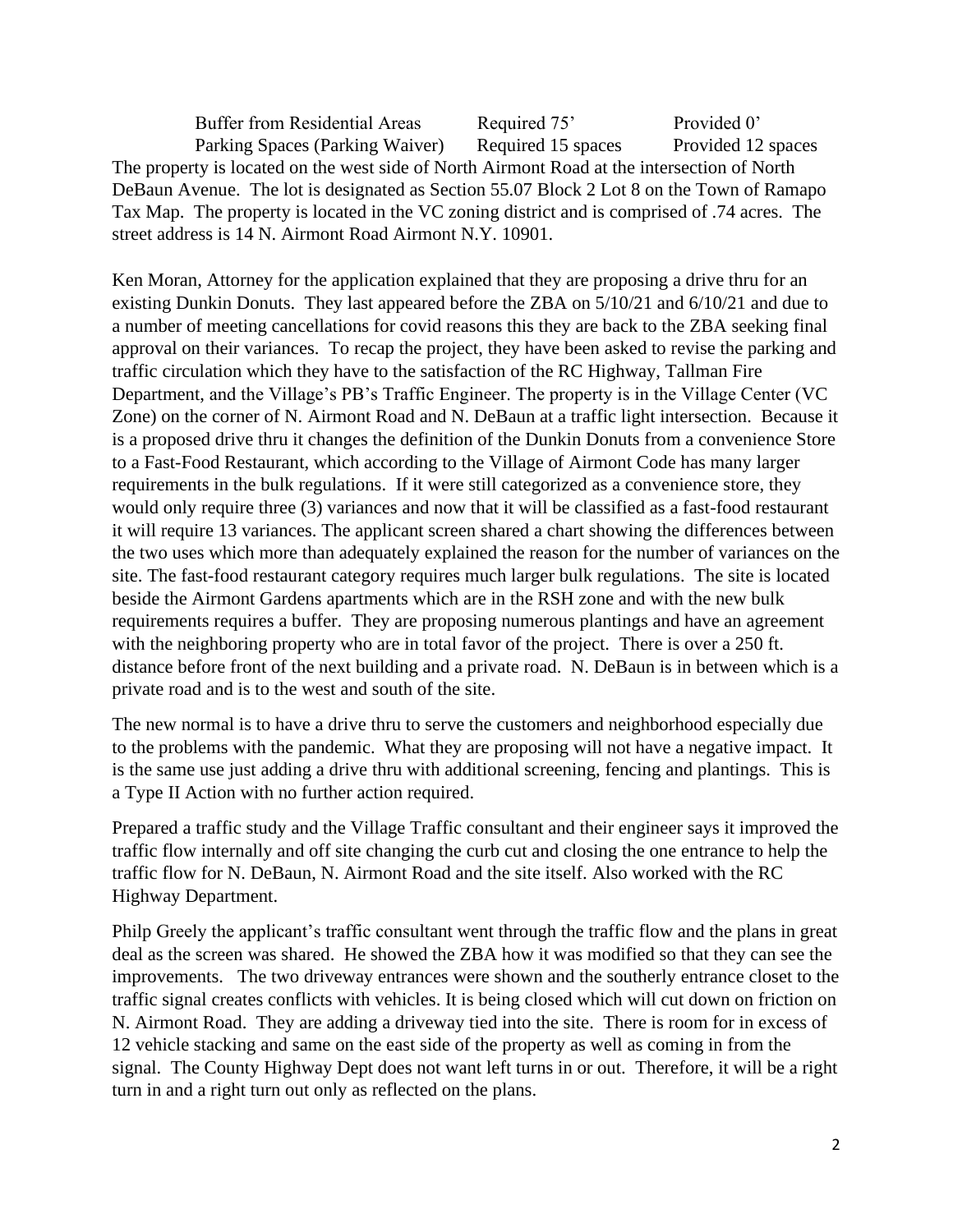Traffic after window with pick up will be stop controlled towards N. DeBaun Avenue. They are also adding parking spaces and moving so spaces closer to building and allows pedestrians to walk to cars from building not going across the pump isles. They are creating designated loading location south of the building to keep out of the drive area. There will be a new garbage truck and garbage area. This was all reviewed and approved by the Fire Department to ensure it can take in the turning radii can accommodate with the vehicles and has been signed off on. Most parking spaces are closer to the building. Traffic at pump isle stays as is today and they are widening width so traffic can flow past pump isles. Driveway at Northerly end is right turn in or right turn out.

The flow is left at signal make a right if Dunkin Drive thru at the eastern perimeters traffic can still pass through that point. The driveway is right turn in and right turn out. Only looking South on Airmont Road. Additional signage being added as per RC Highway.

For the overall site plan many improvements were made: Extensive landscaping along frontage on N. Airmont Road and in an area where they were closing the existing driveway with plantings along N. DeBaun to provide further screening and Airmont Gardens. All driveways will have good sight distance signage and striping. Heading along the whole perimeter and buffer with fencing.

Adding additional planting along frontage some within the Right of way and will be part of their permit at the request of RC Highway Dept. Some will be where they are closing the existing driveway. Some plantings along N. Debaun on the south side of the site. On the northern side of the property is where the  $\alpha$  R substation is and there will be plantings and improvements there as well.

Dan Kraushaar inquired how are they handling the Fast- Food Special Permit. Ken Moran responded that they need their variances and then they will apply for Special Permit and the site plan approval to the Planning Board. Need the variances first or cannot proceed.

Dan looked at §210-107 which requires on a minimum of 2 acres in the VC district and this property is .75 acres - so how would you not request this as a variance? Ken Moran advised that they are seeking the variance which is the minimum lot area. It is listed in the notice and application. Ken stated that in the GML dated 5/10/2021 one of their comments may be incorrect that is related to the special permit for fast-food restaurant. It does not need to go to the Village Board it goes to the PB. Dan noted that this will be challenging as the GML concluded disapproval which will therefore require supermajority overrides. Dan asked if there were changes made to this plan that actually addressed some or many of their GML comments? Philip Grealy responded yes as it is noted in the response to the 5/10/21 GML by Sparaco's office in their letter dated 5/26 office as a response to the GML noting where they complied. Dan noted that the quality of the responses to the GML were excellent and detailed and really get to all the information required for the core of the items of the responses. It's a road map for any applicant. Very detailed and well done. Probably would have helped if it were re-submitted to the RCP the new plans with the response memo. We are going to spend a lot of time for plans that changed dramatically or already addressed. It was noted that the new plans were sent but the comments were very much the same. RC Planning didn't appear to comment on any revisions anyway.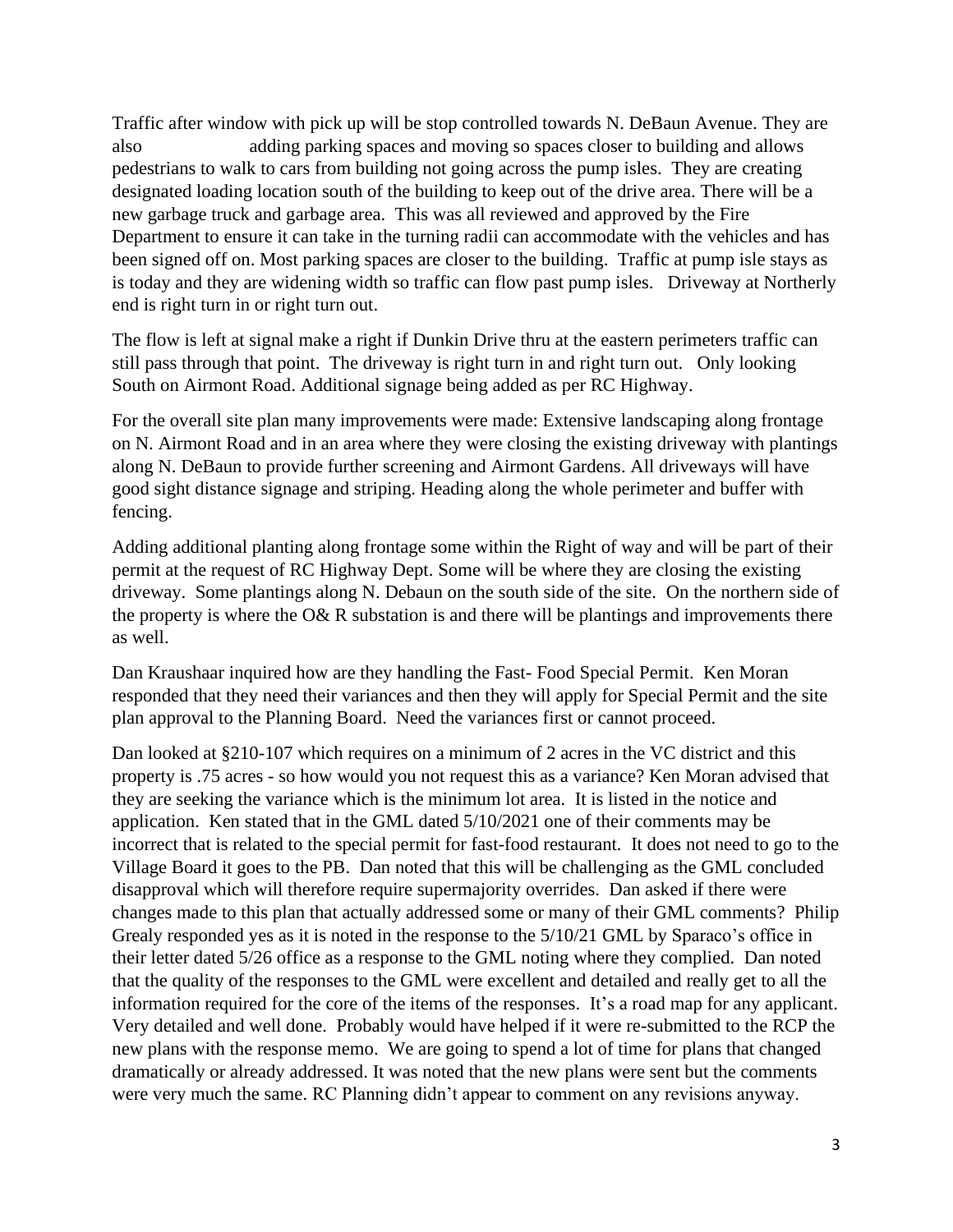Jeff Stewart – most of all the GML comments pertain to the potential impact on the neighboring properties. They have made sure that they are cooperative and supportive with their neighbor and have engaged in an initial easement agreement. He noted it that it feels as though RC Planning has opposition throughout, but they have adequately addressed all items. Should the ZBA take into consideration to grant these variances he wanted to assure them they are working diligently with all neighbors so there is no impact anywhere or so can in certain circumstances work with them given the reality. They have spent a great deal of time in reviewing the traffic flow and re-worked the site plan to ensure it is optimal. Their goal is to get this project approved.

Ken Moran noted that they are in fact improving the situation not making it worse and that RC Planning really never changes their mindset on their GML's regardless of any changes. Their previous review did not change when a new submission was sent in. They repeated things that have been refined to a better plan and the 5/10/21 GML repeated comments that they addressed, and the County didn't change their letter, so the applicant responded in their 5/10/2021. Dan asked if anything changed on plans from the 5/10 GML and Dave Panella confirmed that it did not.

Marty Kivell had a question on the prepare time and Jeff Stewart answered how it is handled from point of order to prepare. Most items are reheated, so their response time is quick under 100 seconds, they are in and out. This particular location the beverage service is primary, and the food is secondary but could that could change slightly going forward with a drive-thru.

Dan noted that §210-158 to be shown to be granted a variance from our code. Responsibility of the ZBA is to review the application to see whether or not each of the variances being applied for meet the standards in order to be granted the relief for what is being sought. Dan asked Ken Moran, the applicants attorney the to do the showing which is in his narrative to the ZBA as follows:

- 1. The proposed use is permitted as part of the Village of Airmont's Zoning Code in the VC District and is an addition to a proposed use with a special permit from the Planning Board.
- 2. The applicant meets all the criteria for granting bulk and area variances required by state and local law. The current use is gas station, convenience store and Dunkin Donuts, which is the same as the proposed use, The use will not change by adding a drive-thru, screening and fencing. There will be no undesirable change.
- 3. There is no feasible way to construct the drive-thru without the requested variances. The additional variances are required as the drive-thru in the Airmont Village Code is categorized as fast-food thus triggering 12 variances and one PB parking waiver, vs. 3 variances if it were just categorized as a restaurant use as demonstrated in the ZBA Narrative Summary dated 4/1/21. The benefit to the applicant is that the proposed drive thru will allow the applicant to continue to operate its business at the same location at which it has been in operation for over 15 years.
- 4. There will be no undesirable change will be produced in the character of the neighborhood, and there will be little or no detriment to nearby properties. The neighborhood consists of an Orange & Rockland substation, commercial properties on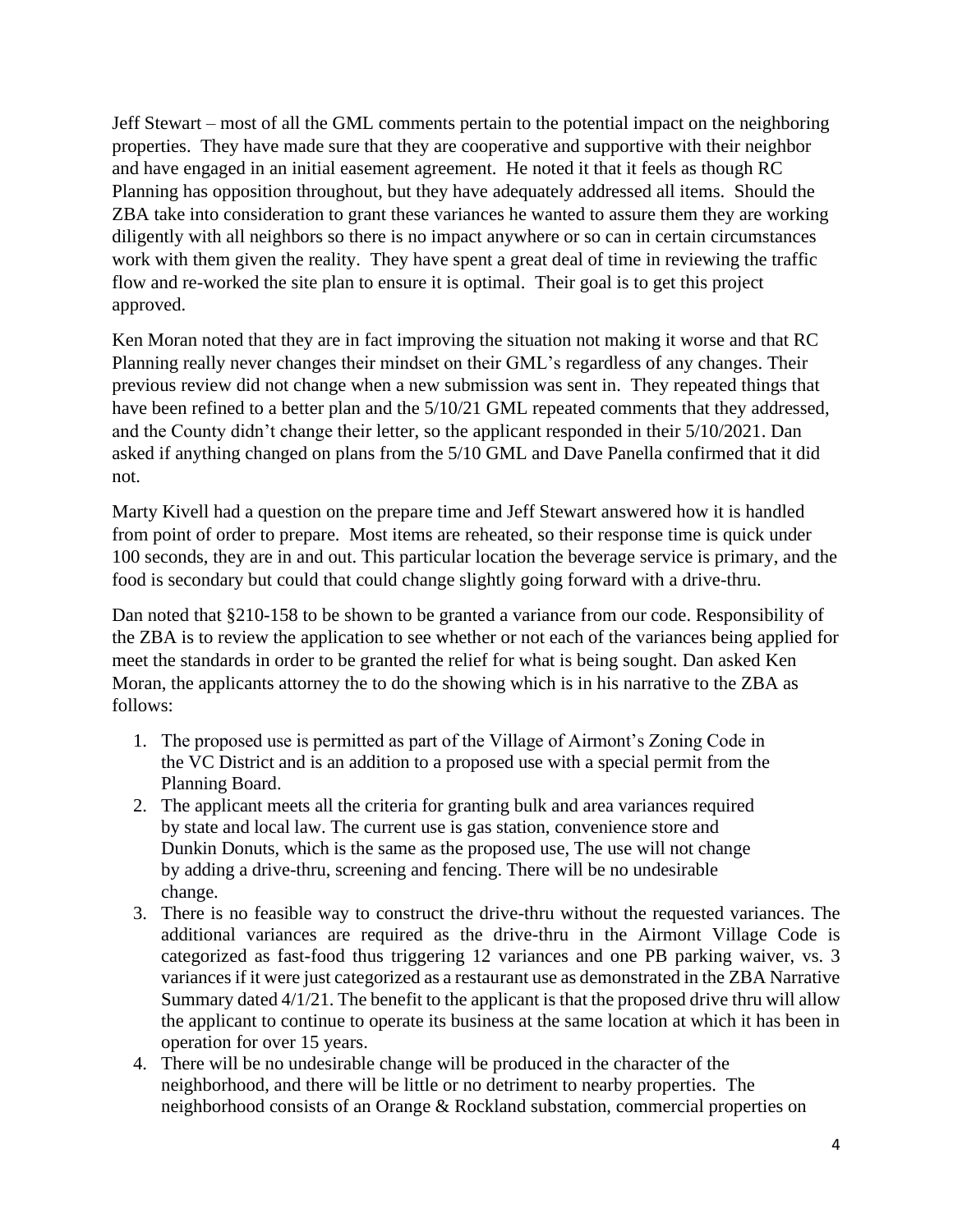North Airmont Road, and senior housing on North DeBaun behind the site. The residential property is separated from the site by North DeBaun Avenue, and there are extensive plantings and fencing proposed.

- 5. The required variances are not substantial. A numerical deviation from the bulk requirements alone do not make any of the requested variances substantial. The Board must determine the impact that the deviation will have on the community compared to the impact of the current operations. The impact will not be substantial because of all the screening and changes made to the proposed site plan as suggested by the PB and CDRC to minimize the impact. Additionally, the PB determined that this is a Type II action and that the approval of the site plan, as proposed, is not anticipated to results in any adverse environmental impacts.
- 6. There will not be any adverse impact on the physical or environmental conditions of the neighborhood. The proposed drive thru is to an existing building in the VC Zone, which is currently being used for a use permitted by the Zoning Code. The same use plus a drive-thru will be continued if the variances are granted. It has been determined that this is a Type II action under SEQRA and no further environmental review is required.
- 7. The difficulty is not self-created because of covid-19 created the need and demand by customers for the drive-thru for this type of business beyond the applicant's control. The requested variances are the minimum necessary to permit the proposed development of a drive thru.
- 8. The applicant has demonstrated that there is no detriment to health, safety and welfare of the neighborhood and community by granting the variances.
- 9. The proposed use will not have a negative impact on traffic as it is located at a traffic signal, ingress and egress to the property has been improved and some parking spaces have been relocated to improve traffic circulation. Philip Grearly read into the record the comments from the NPV traffic letter 2/22/2021 that further substantiates their changes 1) the proposed the proposed addition will not significantly impact the operations of the roadways and intersections in the vicinity of the site 2) The modification of the site plan to provide a separate drive-thru exit only driveway to N. DeBaun Avenue in addition to the previously proposed site access modifications including elimination of the southerly driveway and restricting left turns on the northerly driveway on Airmont Road will further improve traffic circulation and safety.
- 10. The proposed drive-thru was thoroughly reviewed by the RC Highway Department, the Fire Department, and the Traffic Engineers. The fire trucks and emergency vehicles will be able to access the rear of the property when the drivethru is in use, however the Planning Board will determine the final impact on fire and emergency services.

In summary the number of variances required is not the criteria to determine if they should be granted. The criteria, if any, negative impact there will be if the variances are granted. Based on all the modifications and safeguards that were made, there will be no negative impact. The drive thru will have a positive effect and will be a benefit, and accommodate the community needs to minimize exposure and protect the public from Covid and other similar viruses. Since the pandemic started over a year ago, the public has changed its buying habits and businesses have been forced to change the way they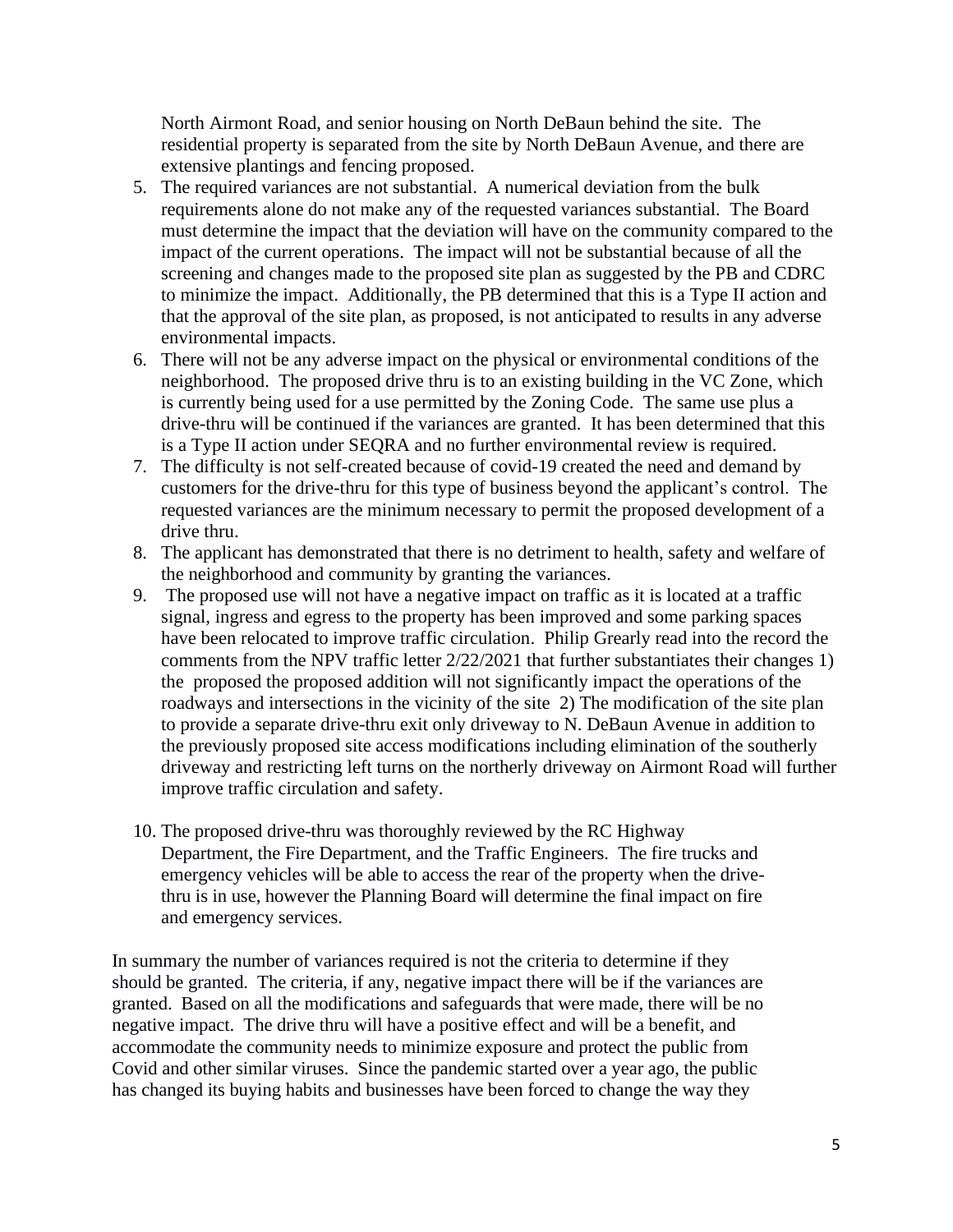conduct business. A majority of the applicant's customers prefer and want to use a drive-thru rather than get out of their cars. The applicant meets all the criteria for granting bulk and area variances required by state and local law. Granting the requested variances will not set a precedent.

The ZBA has taken into consideration the benefit of the proposed drive-thru to the applicant if the variances are granted as weighed against the detriment to the health, safety and welfare of the neighborhood and community by granting the variances. It has been demonstrated by the applicant that there is no detriment. The traffic movements and circulation will be improved with the proposed development The applicant has obtained a negative declaration pursuant to SEQR requirements from the Village, part of which review evaluated impacts to drainage, sewer, water and traffic concerns. All of these items were considered by Airmont's Planning Board, and it was determined that these potential issues would not cause any significant impact offsite.

Specifically, the applicant has addressed traffic concerns with a traffic report and improvements as noted above, sewer and water impacts were insignificant, if any as the site is already used as a Dunkin facility. The applicant has addressed the stormwater impacts with provision of an onsite underground detention system to attenuate increases in discharge otherwise associated with development to ensure peak offsite discharges are equal or less than pre-development conditions.

Letter read into the record from property owner Chris Vasti dated 10/14/2022. The ZBA is ready to vote on the application's request for variances. Sheldon Mayer had questions on how we vote on the variances. Dan noted that it needs to be indicated but felt that the applicant met their burden with regard to the factors to be shown to grant the variance or did not meet it or if found that they met some of the items and did not meet other but in weighing the evidence you find the factors that try to meet outweigh the factors that they did not meet.

## **Review of the Rockland County Department of Planning GML dated 5-10-2021**

For GML item**#1 (1.1-1.7)** as follows:

**1.1** The traffic patterns associated with a gasoline station and a drive-thru fast-food establishment are mutually incompatible and cannot both be adequately accommodated on an undersized parcel. A drive thru funnels vehicle to a single access point while a gas station can create haphazard traffic pattern as vehicles queue and jockey for open pump stations. The onsite traffic circulation has significant deficiencies and creates several points of conflict, some of which will likely produce traffic overflows onto the County highway: *Response: There is already a Dunkin and convenience store functioning on this site together with the gasoline pumps. The Site has been redesigned to improve circulation. The traffic patterns have been designated to separate the Dunkin drive-thru traffic from gasoline traffic at the pump islands. The provision of a 12+care queuing lane for the drive-thru provides adequate capacity and a full by-pass lane around the property. The drive-thru traffic coming from the south is directed along the eastern edge of the property away from the pump islands. All drive thru existing traffic is also separated from the gasoline traffic by the provision of a separate driveway connection to North DeBaun*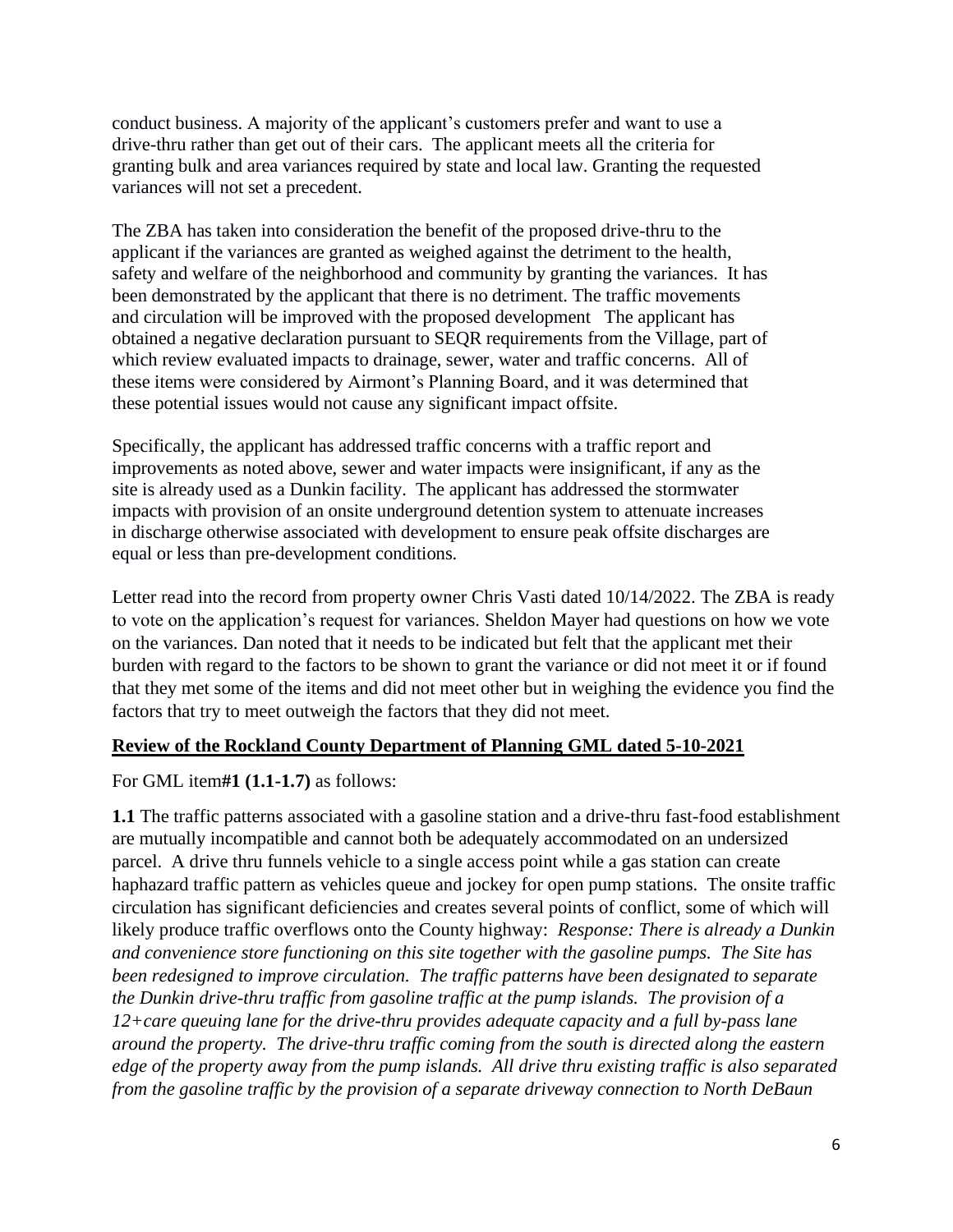*Avenue. The presentation plan highlights the designated drive-thru lane, by-pass lane and separate driveway connection to North DeBaun Avenue.*

**1.2** Two existing vehicles stopped at the North Airmont Road entrance would effectively block an entering vehicle from accessing the gasoline pumps or parking areas. Any subsequent entering vehicles would be forced to stop within the entrance apron potentially creating an overflow into the highway. *Response: There would be no additional Dunkin traffic exiting the northerly access which has been further defined and widened for right turn entry/right turn exit traffic only with dedicated exit driveway to North DeBaun Avenue. In addition, if two vehicles were stopped making a right turn out onto N. Airmont Road, entering vehicles could utilize the by-pass area and/or drive into and across the striper area immediately to the west to get to the pump islands. Provided a 10 ft. area for the pumps. Also note that based on existing traffic counts, minimal traffic exists at the north driveway and most of the existing site traffic already exists at that the North DeBaun Avenue traffic signal since it isa protected movement. Based on the adequate stacking and maneuverability area provided on the proposed site plan, traffic will not back up onto N. Airmont Road. Note that in addition to the 12-13 car stacking in the drive thru lane, there is additional stacking area for 5+ vehicles that arrive from the south in a designated drive-thru area.*

**1.3** Vehicles entering from North DeBaun Avenue may attempt to shortcut a line by driving through the pump area. Also, the gasoline pumping area bisects the site and, along with the drive-thru aisle, separates the northern parking spaces from the North DeBaun Avenue exit. Vehicles parked in the parking space wishing to proceed north on North Airmont Road, will have to go through the pump area in order to exit onto North DeBaun Avenue, which will create a hazardous point of conflict. *Response: With the proposed striping and signing, other than during low traffic periods, it is unlikely that traffic will cut-through where the gasoline pumps are. The majority of the parking spaces are also moved to the southwestern portion of the site closer to the store to allow ease of access. Thus, the travel path to get to the drive thru coming from the south is clearly defined and we do not anticipate any significant number of vehicles cutting through that gas pump area during peak periods. In addition, this is an existing station with convenience and vehicles in the vicinity of the pump would move as they do today, and the existing Dunkin traffic would have its own dedicated drive thru lane and would eliminate these conflicts.*

**1.4** It is likely that a queue of vehicles between the North DeBaun Avenue entrance and the drive-thru entrance could form since they will be forces to stop for possibly an extended period of time at the interior strop sin adjacent to the North Airmont Road entrance. These vehicles would block vehicles attempting to enter or exit the parking spaces at the southeastern corner of the lot. *Response: Vehicles at the northern parking spaces could utilize the drive-thru by-pass lane and can drive in the existing wider clear areas between the first and second set of pump islands on the site. This is more than adequate width to accommodate these vehicles. The two parking spaces at the at the southeast corner of the lot are primarily for the vacuum and/or employee use. If vehicles did stack along that eastern edge. At least four vehicles can stack before they would block those parking spaces and it would only be temporary blockage if it did occur. Notre that it is unlikely that a significant queue would extend there since there are over*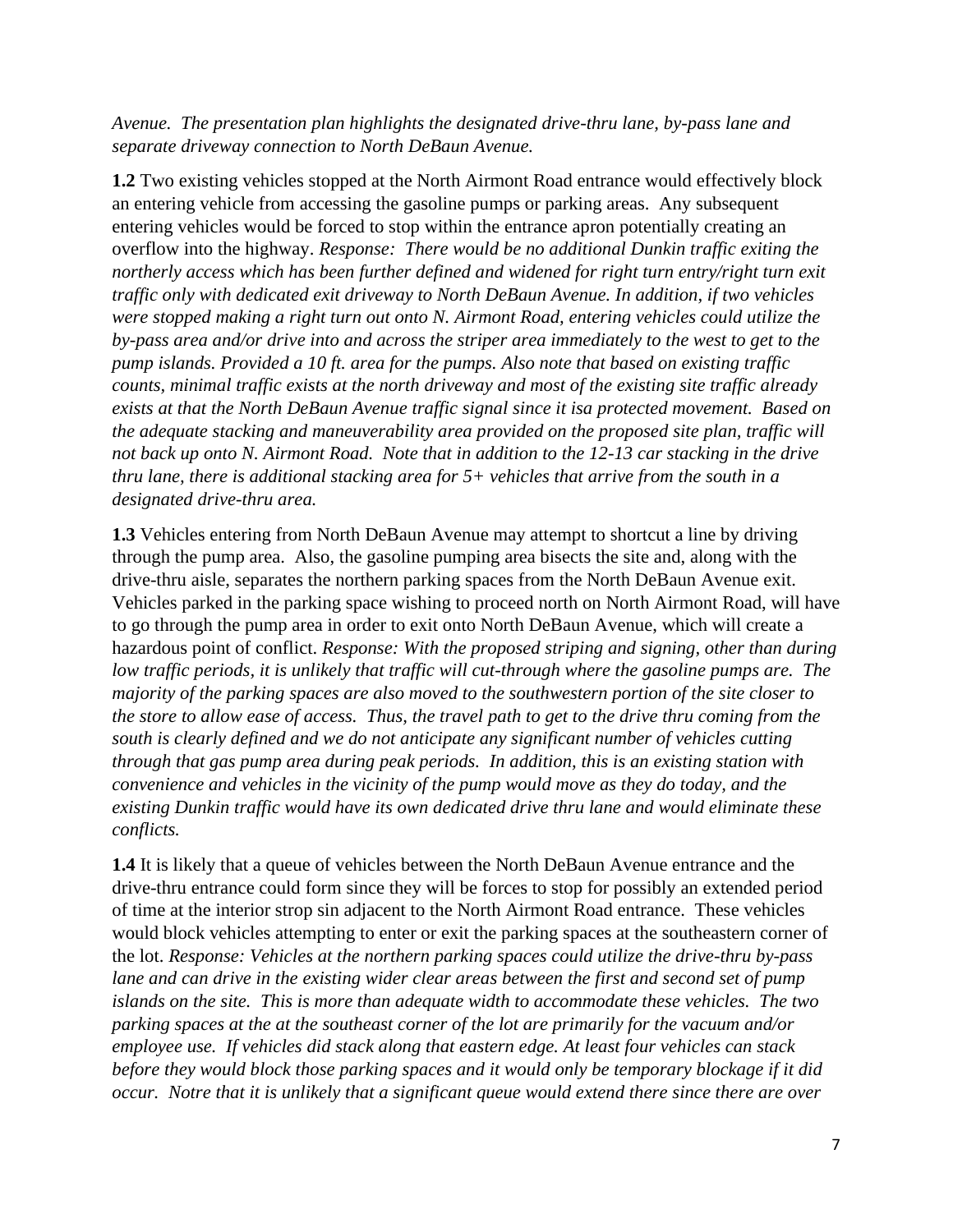*12 spaces of stacking in the drive-thru lane on the other side of that driveway. As previously mentioned, the majority of the parking spaces are on the opposite side in the southwest corner of the lot closest to the store.*

**1.5** A vehicle stopped at the interior stop sign adjacent to the North Airmont Road entrance will have a reduced sight distance compared to vehicles leaving the property as they attempt to cross an active entrance. *Response: A vehicle stopped at the interior stop sign adjacent to N. Airmont Road has adequate sight lines to see other vehicles since it can see vehicles to the left or vehicles that would be entering at the driveway coming from the north on Airmont Road. No left turning vehicles from N. Airmont Road into the site would be permitted based on the County Highway's restrictions of no left turns and would provide better lines of sight for these vehicles*.

**1.6** A truck parked in the proposed loading zone will block two of the parking spaces along the southern property line. It will also impede the visibility of the driver in the adjacent parking space, which could create a hazardous conflict between an existing vehicle and pedestrians existing the structure. *Response: The proposed loading zone is not expected to be heavily used for long durations and it is an improvement over existing conditions where vehicles load in front of the store sometimes blocking flow. With the proposed loading area, if the adjacent parking spaces blocked temporarily, it would be for a short duration and note that the site only has 10 spaces currently and we are providing 12. In addition, based on ITE data, the provision of a drive-thru at this type of facility tends to reduce the overall parking demand by as much as 50%. Any large deliveries would be coordinated to occur during off-peak time periods. The pedestrian movements, as at any gas station or convenience store, the area to walk to and from the store is often also used by drivers. With the proposed spaces, pedestrians to and from the primary spaces are away from the vehicle travel paths. Additional striping could be provided in those areas if the Planning Board so desires, and this area is away from the primary traffic flow at the entrance onto North DeBaun Avenue.*

**1.7** Overall, these deficiencies will create hazardous conflicts between pedestrians, vehicles using the drive-thru, and vehicles using the gasoline pumps, and will likely cause traffic to overflow onto the County highway. This application does not adequately demonstrate how safe access for users of all the services on site can be provided on an undersized parcel. This application must be disapproved. *Response: The proposed modifications to the plan are an improvement to this existing facility by providing parking spaces closer to the store, improving signing, and the provision of the drive-thru will actually reduce the overall parking demand, based on ITE data. The closure of the southern driveway onto N. Airmont Road will also reduce vehicular conflicts and improve flow approaching the traffic signal. The application has also been reviewed by the Village's Traffic Engineer and also found that these modification and improvement, including the provision of the separate drive-thru connection to North DeBaun Avenue, will improve overall safety and operations on the site.*

The applicant demonstrated that the existing conditions are not as safe. The proposed is a safer proposal and was confirmed by expert testimony. Same with the trash and it was moved to the back of the lot, so it is unobstructed.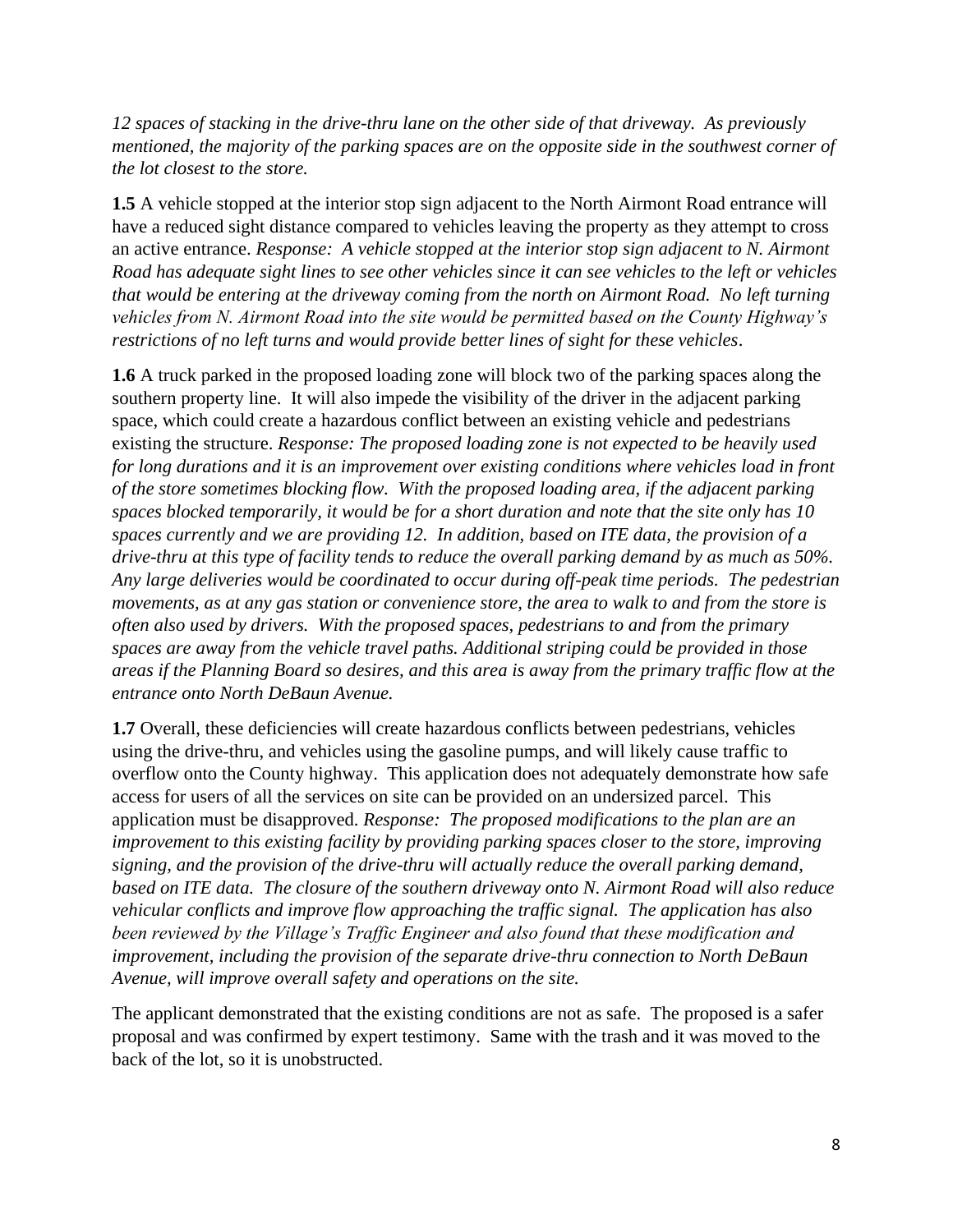GML item **#2** – Permitting development that does not comply with the applicable bulk standards can set an undesirable land use precedent and result in the overutilization of individual sites. The proposed lot area is 37% of the required minimum, and the lot width is only 55% of the required minimum. The North DeBaun Avenue front setback is deficient by 33%. Both front yards require a 95% variance to be compliant. The side and rear setbacks are deficient by 28% and 38% respectively. The side and rear yards are only 10% and 43% complaint, respectively. The required buffer from the residential area has been eliminated and the development coverage ratio exceeds the maximum standard by 7%. The ability of the existing infrastructure to accommodate the increased intensity of use on undersized parcels is a county wide concern and must be evaluated. The evaluation must consider whether local roads will become more congested and the sewer system, stormwater management systems and the public water supply will be overburdened. The Village must consider the cumulative and regional impacts of permitting such as development. Given the concerns in the previous comment that arise from placing an intense use on an undersized parcel, and the extent of the required variances, the application must be disapproved, and the property developed in a manner more consistent with the bulk requirements of the Village.

*Response: The number of variances required is not he criteria to determine if they should be granted. The criteria are what if any, negative impact there will be if the variances are granted. Based on all the modifications and safeguards that were made, there will be no negative impact. The drive thru will have a positive effect, will be a benefit, and accommodate the community needs to minimize exposure and protect the public from COVID and other similar viruses. Since the pandemic started over a year ago, the public has changed its buying habits and businesses have been forces to change the way they conduct business. A majority of the applicant's customers want to use a drive-thru rather than get out of their cars. The applicant meets all the criteria for granting bulk and area variances required by state and local law. Granting variances will not set a precedent as Airmont ZBA resolution granted 7 variances for 130 Route 59 including a 0 ft buffer that was required because of the adjoining residential zone. A number of the other variances that were granted had large numerical deviations. The applicant addressed all concerns, and the variances were granted. Airmont ZBA resolution for 124 Route 59 granted 8 variances including a variance to reduce the size of the buffer by 50%. A majority of the variances had a large numerical deviation from the requirements. The zoning local law of Airmont & the State of NY Village Law §210-169 governs granting variances. The Airmont ZBA has to take into consideration the benefit to the applicant if variance granted weighed against detriment to the health, safety and welfare of the neighborhood*.

The criteria are not the number of variances pointing out all the modifications and safeguards. There is no negative impact. Complied with.

GML item **#3** –The proposed plan was discussed with the Rockland County Highway Department and has been conceptually approved and a Highway Work Permit will be obtained from them before any construction commences. Complied with.

GML item **#4 –** Agreed, the applicant will submit the project to the Rockland County Department of Health for review and approval prior to obtaining final approval by the Village**.**  Complied with.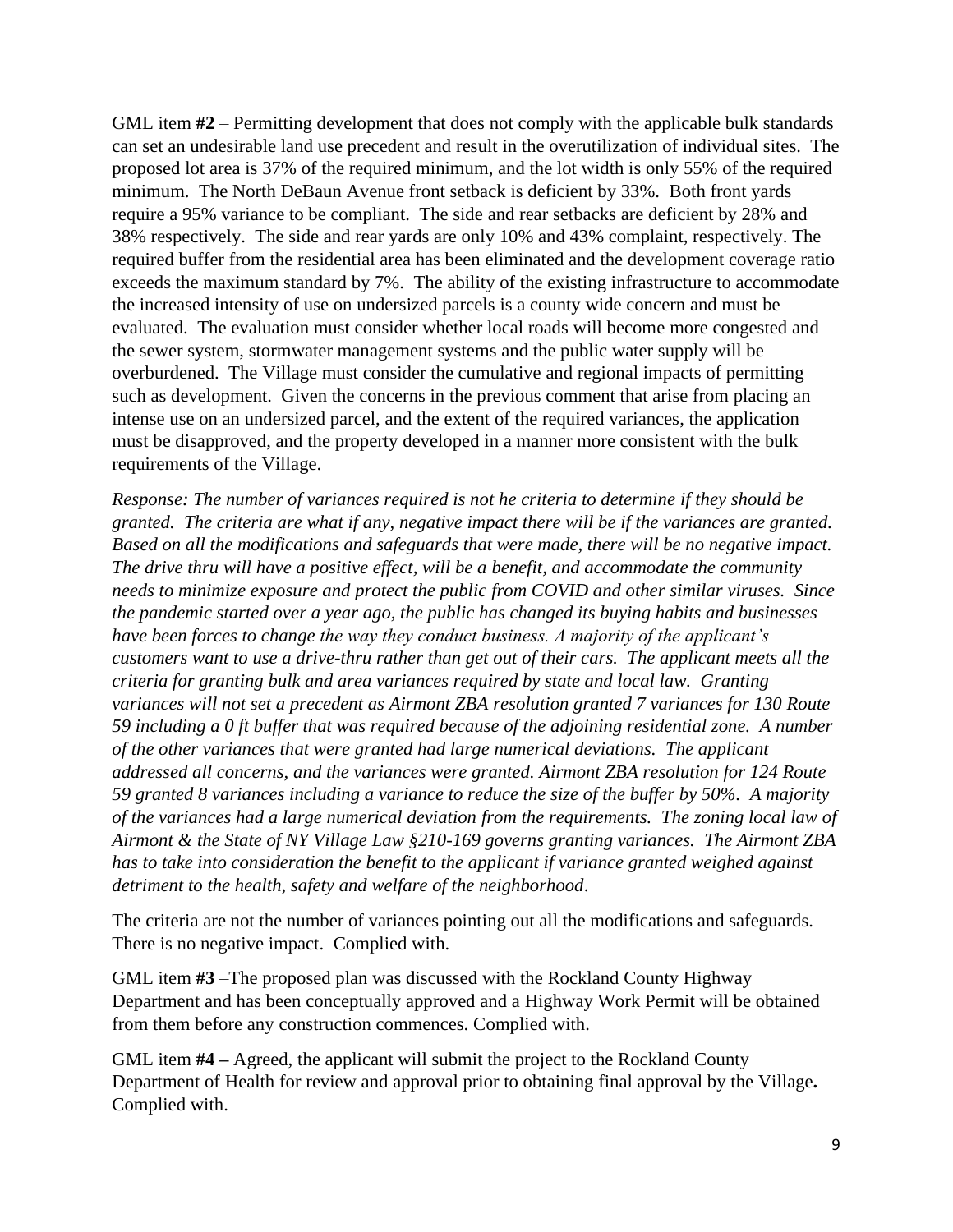GML item **#5** – Agreed, the applicant will submit the project to the NYS Thruway Authority and obtain any permits required.

GML item **#6**- Agreed, the applicant will comply with comments as required by the Tallman Fire Department.

GML item **#7** – Agreed, the applicant will coordinate with the Village to extend review requests to the Village of Montebello and the Town of Ramapo. P& Z Clerk verified that submission have been sent to several times and no comments have ever been received. This has been complied with.

GML item **#8** – Agreed, although no extensions to the sewer mains are proposed at this time. If it is ever proposed in conjunction with this application, the applicant will coordinate with the RCDOH.

GML item **#9** – The applicant has a working agreement dated 2-17-21 of which a copy has been presented as part of the record, with Airmont Gardens who are the owners of the adjacent property and will secure a formal easement agreement before any landscaping or work is done on land outside of existing property lines.

GML item **#10** – The existing site only has 10 existing parking spaces. 12 parking spaces are proposed on site. The ITE data indicated that with the drive-try, the actual parking demand can be reduced by as much as 50%. The TBR symbols references in the comment were based upon the County's review of the presentation plan provided by the applicant. These TBR labels actually refer to removal of a maintenance signa and an air fill pump onsite, not the onsite parking when you cross reference the full set of site plans. The presentation has also been modified to ensure the TBR labels do not appear so there will be no confusion on the number of proposed parking spaces. Complied with.

GML item **#11** – The proposed site plan calls for a two-foot widening along the eastern portion of the drive-thru area adjacent to N. Airmont Road to create a total width of 20 feet with a full 10-foot travel lane and a remaining area of 10 feet between that lane and the pump island. Thus, it is not 18 feet, that is incorrect, it is a total of 20 ft. This 10-foot width would eliminate any conflicts with the vehicles at the pump and is typical width for accommodation this type of flow. Complied with.

GML item **#12-** With the closure of the southerly driveway, additional maneuvering area will be available for vehicles to move in this area and would minimize any temporary blockage of the 2 parking spaces. Any blockage would be temporary and not much different than when a car is leaving a parking space and backing into an aisle of any parking area that has active traffic flow passing it. Complied with and changes noted on the plan.

GML item **#13-** The application materials provided indicate that the variances are required for the North DeBaun Avenue front yard and setback, which is consistent with the property being considered a corner lot. However, these materials also indicate that a variance of the total side setback is required, which is not consistent with the requirements for a corner lot. Since North DeBaun Avenue is a private road, it is unclear whether or not the Village should consider the site a corner lot or not. The Board must determine which interpretation is correct and the application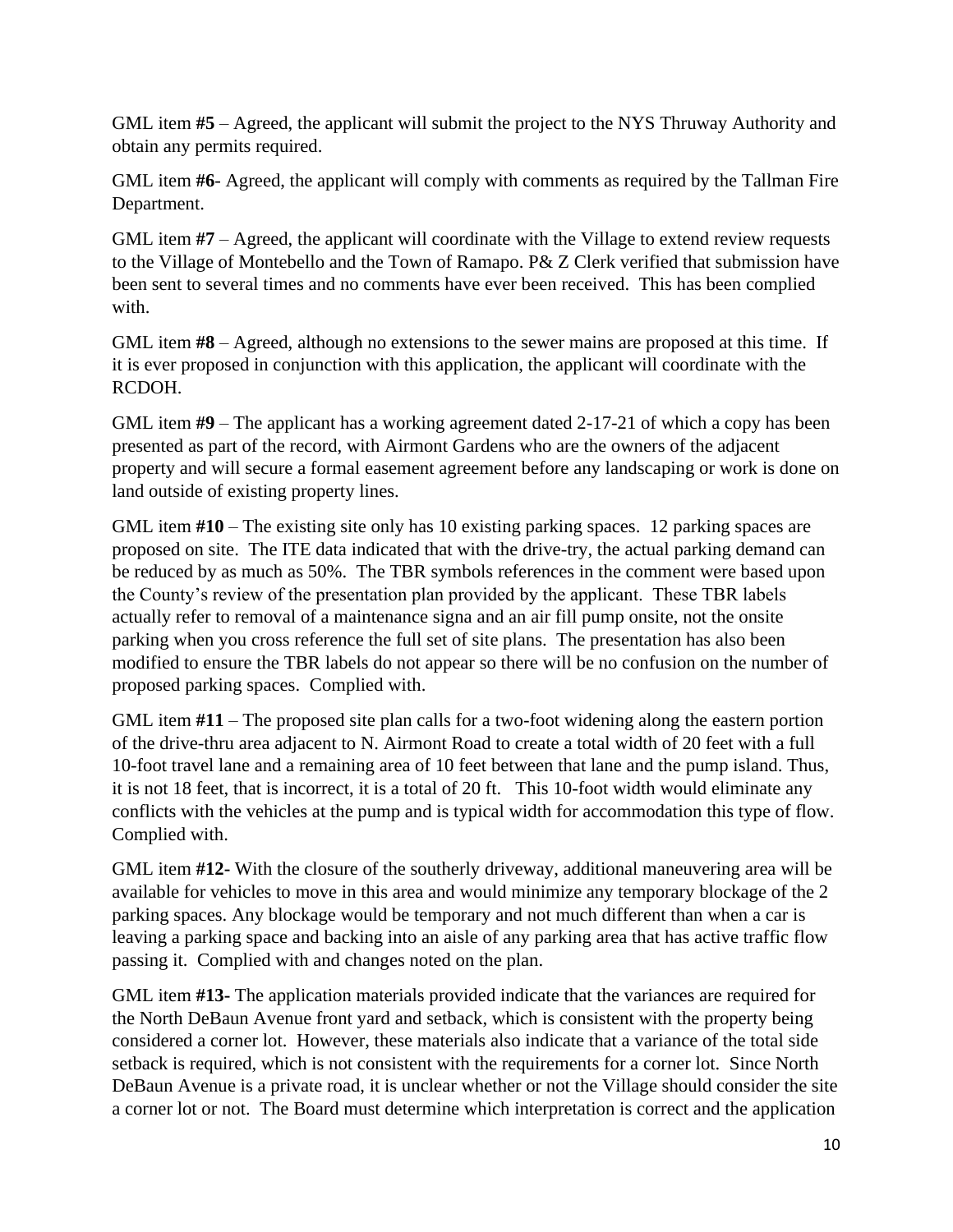materials must be amended as appropriate. The public hearing must be reviewed and, it contains inaccurate information, re-issued. *Response: The setbacks and yards indicated on the site plans have been coordinated and shown in accordance with the determination of the Village of Airmont's Building Inspector.*

Additionally, this had been complied as the Building Inspector agreed and worked with the applicants professional and re-evaluated what variances are required. The Building Inspector determined that the variances being sought are proper variances being sought and all other issues in this paragraph has been complied with, have been addressed to his satisfaction. The Public Hearing notice was accurate and does not need to be re-noticed.

GML **#14** -The garbage enclosure is designed for a pull-in pick up. The garbage truck would proceed to access it using the by-pass lane, drive head in, pick up the dumpster, back-up, and exit via the by-pass lane. There is adequate width as demonstrated by the turning tracks for that area. The full site and full truck analysis is included, and the Fire Department is satisfied. Complied with.

GML **#15** – This will be added on the site plan. The applicant will review snow storage areas with the Village and will ensure access and visibility issues are adequately addressed with plans submitted for final approval. The applicant agrees to provide snow removal offsite as necessary to accommodate larger snow events if the allocated areas indicated on the plans are insufficient. This will be addressed by the Planning Board. No override required.

GML **#16** –The special permit for Fast Food establishments is allowed by Special Permit of the Airmont Planning Board. The Village Board no longer reviews or approves the Special Permit. The application by the applicant for Site Plan Approval included an application for the Special Permit. The Planning Board has reviewed the application and sent it to all required agencies including the RC Department of Planning. Everything will be addressed by the appropriate Board. Even though there is a reference to the wrong Boar, this does not require an override as they are applying for a Special Permit for Fast Food to the Planning Board and they will have an opportunity to review if it goes to the Planning Board.

GML **#17** – Exactly what the Board and the applicants have been doing and going through each item one by one of the GML with a detailed explanation. The results of the vote and the resolution to be sent to RC Planning & Airmont's Zoning Board of Appeals.

GML **#18**- Same as #17 will include the results and the resolution with stated reasons for the land use boards' override as noted in #17.

Scott Meier made a motion to open the public hearing which was seconded by Chairman Katz.

Peter Murray – resides at 3 Sycamore Lane White Plains NY and sworn in by Chairman Katz. He is the managing agent for Airmont Gardens which is the adjacent property next to the site. Two concerns with the proposal have been the visual and traffic impact. Airmont Gardens is a Sr Development with 146 units and concerned about traffic onto Airmont Rd and the safety of his residents. Spoke with the applicant and their traffic consultant. Absolutely thinks the plan will enhance their property and Airmont Gardens and will have no negative impact to his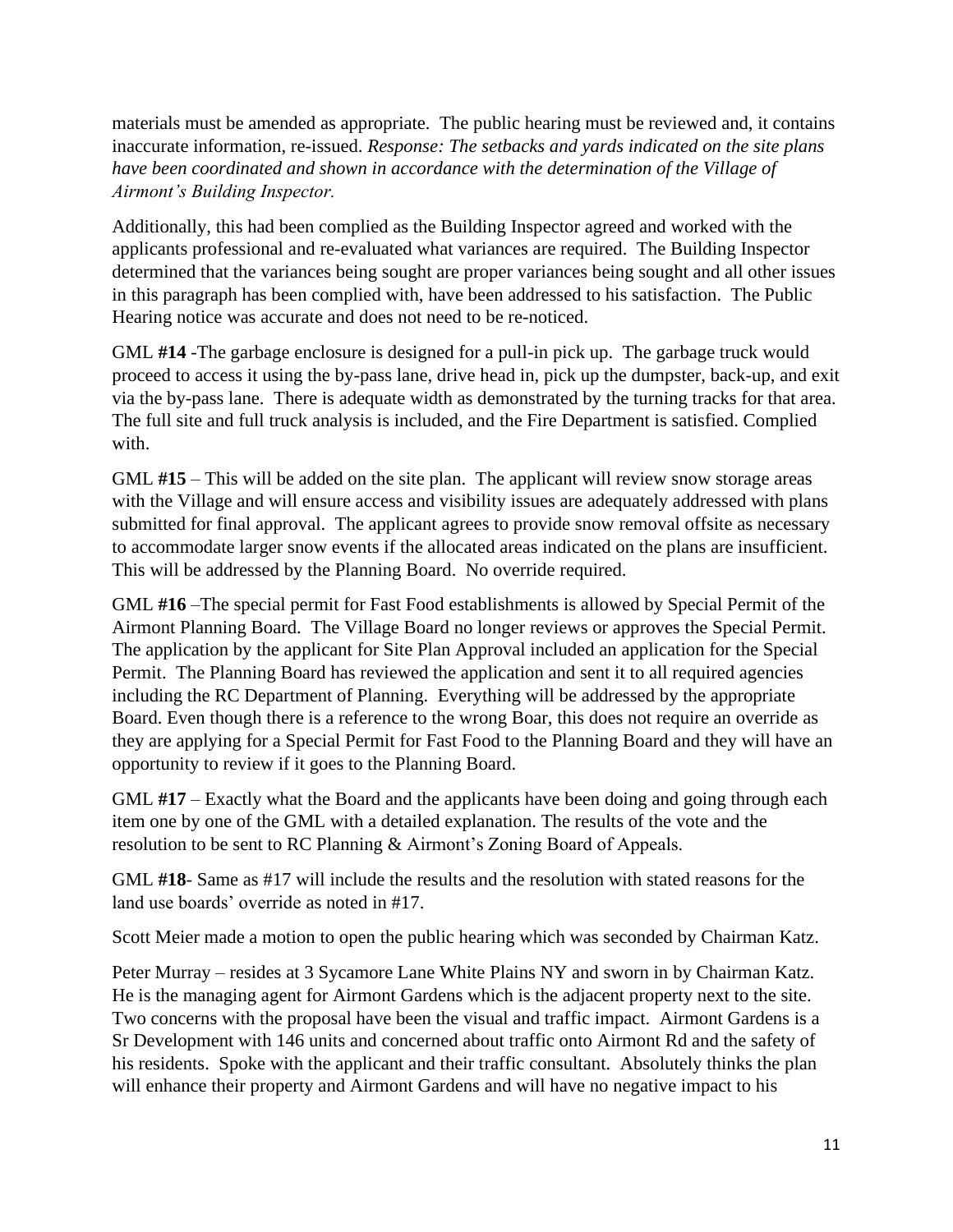residents. He is in 100% absolute support of the application and wishes that you all grant their variances and the overall proposal for a drive-thru Dunkin.

Judd Wishnow – 183 Brownville Road Greenwich, CT Franchisee Owner with his wife. Sworn in by Chairman Katz. Blown away by the presentation and how well his team has provided all the imperative information. Very appreciative of the entire counsel and the Boards and their time to hear everything. Everything he has heard and from the technical experts is going to improve traffic and beautify the area. They are up against a residential neighbor which was his biggest concern and you just heard testimony that the neighboring property owner is in absolute favor of the project. As a franchisee owner knows that the result of what they are proposing will enhance and improve the area and make everything safer. It is a positive for them and for the customers. It will also make it safer for those that don't want to be exposed to covid. They have done everything that has been asked of them and feel that they have a very strong case. Have been in the community 12-13 years and appreciate everyone's time in reviewing this. They also are the franchisees for the Kosher Dunkin Donuts on Route 59 and look forward to continuing working with the community.

Martin Kivell made a motion to close the public hearing which was seconded by Scott Meier. All in favor motion carries.

ZBA confirmed that this is a Type 2 Action for SEQRA which does not require further review.

Chairman Katz if the ZBA has any questions. Sheldon Mayer had some questions regarding the traffic.

Mr. Mayer asked if coming in from N. DeBaun not to cut directly across gas pump into the driveway and was their consideration for a barrier. Philip Grearly applicants traffic consultant sworn in -there was consideration to putting something to block the at northern portion of the drive thru stacking in the area that's marked as stripping to put in bollards and curbing however the fire department wanted it as drivable as possible, so they kept it that way. Idea was to create an orderly fashion in the counter clock work fashion. The bollards or raised areas was initiated but requested by the fire Department to be kept open and fully drivable. It was fully considered, and they followed the Fire Departments request. This was part of their review as part of the turning radius review and why it was kept as stripping and was discussed in the beginning at CDRC. It is not in a current letter. Their current letter approves the proposal as you see it.

At the stop line coming from N. DeBaun potentially traffic coming in and out and is there good sight distance. Mr. Grearly noted that the vehicle is stopped and has good sight distance can see on coming vehicles. Vehicles and have full visibility looking to the left for anyone coming from the pump islands. Very few vehicles attempt it even today and then exit on N. DeBaun. There are three opportunities to exit the site via the wide drive aisle swing and go right out the site or they can also exit via the by-pass lane adjacent out that way. Sheldon also had a question about signage and Mr. Grearly responded that as part of the PB review and there is a signing and stripping plans and a sign that directs you to the drive thru and there is a height bar as well.

ZBA discussed that they are ready to vote on the applicant's request. Sheldon Mayer inquired on how they determine their vote. Dan Kraushaar explained that the ZBA needs to determine that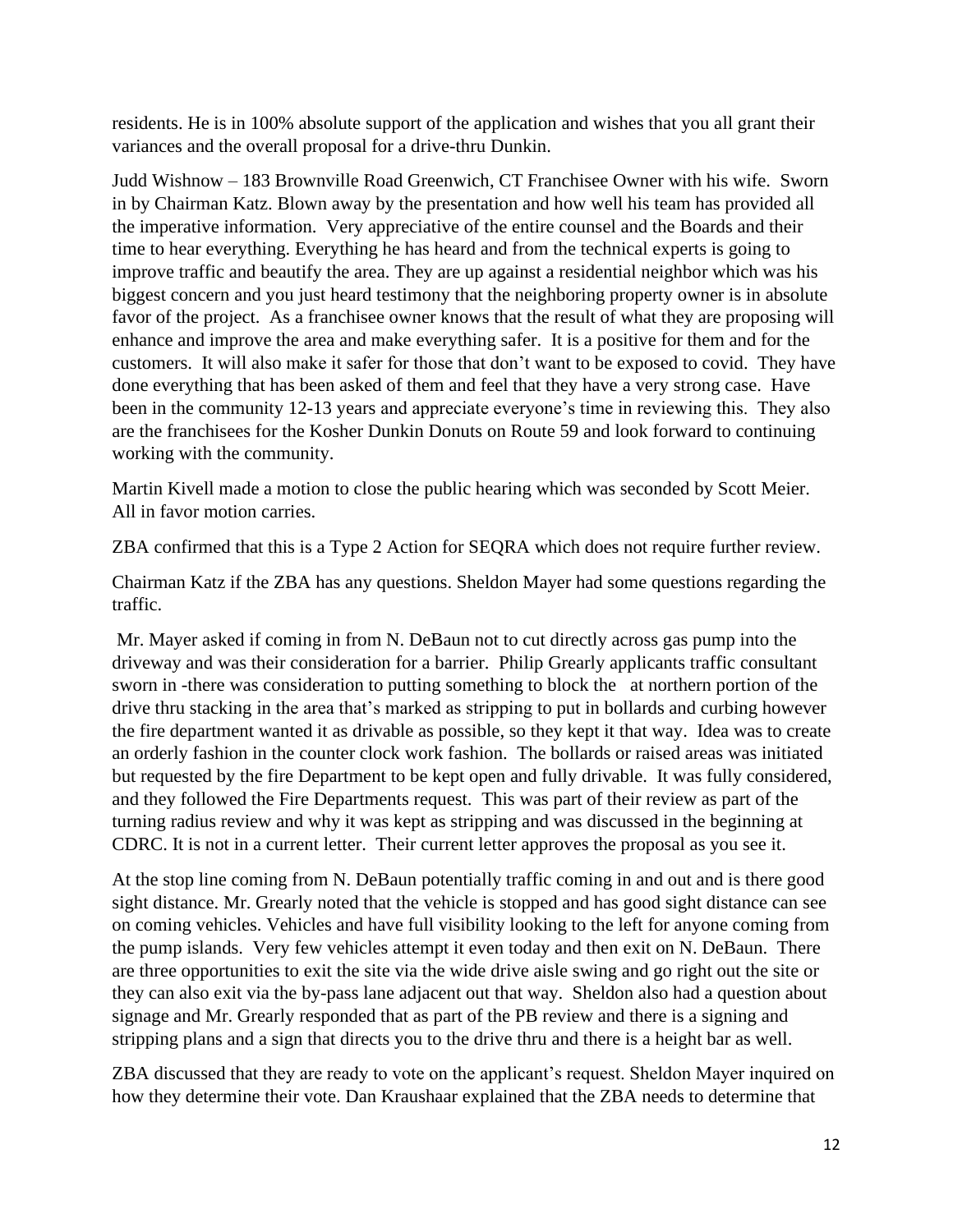the applicant met their burden with regards to the factors to be shown to grant the variance or did not meet it. If found met some of the factors and did meet others but in weighing the evidence, you find the factors that try met outweighed the factors they did not meet.

In terms of the GML items  $#1$  (1.1-1.7) and all its paragraphs of explanation,  $#2$  and its previously explanation #13 – based on Lou's review and comments having gone over applicant's presentations and letters and determined exactly what was required. All items have been addressed or will be when the applicant goes back to the Planning Board.

It was noted for the records that in 1.7 of #1 of the GML – The Rockland County Highway reviewed the plan and conceptually approved it. They need a permit as noted in the 4/21/2021 review letter and all other points satisfied appropriately.

Martin Kivell indicated in summary that is their responsibility as a quasi-judicial board to either agree, disagree or chose to override the GML.

Martin Kivell made a motion to override #1, 2, 13 of the Rockland County Planning GML dated 5/10/2021 on and all paragraphs with the with applicants' portrayal. Satisfied with the information provided by the applicant. More than adequate basis that was offered for the overrides in the actual written resolution as per Sparaco response memo letter dated 5/26/2021would more than satisfy the requirements. The first part of the evidence and testimony was put forth by the applicants, Village & and applicant professionals, RC Highway are all part of the record and will be put in the resolution based on all the facts and factors. Motion was seconded by Scott Meier. All in favor.

Roll call vote on the GML Overides #1, #2, #13:

Member Meier – with regard to the RCP GML dated 5/10/2021 all items and 7 paragraphs addressed in #1, #2 and #13. Applicant, professionals, traffic engineers all experts more than adequately addressed all traffic concerns and more than adequately responded to all the issues in their response memo dated 5/24/21 from Sparaco. I am in total favor of the overrides.

Member Mayer – I approve #1, #2 and #13 as the Sparaco response memo of 5/26/2021 was adequately responded to.

Member Kivell – was on the fence, however in hearing testimony from applicant and adjacent property owner, RC Highway and the traffic consultant consistent with Mr. Meier's' comment with respect the GML is highly credible by our consultants, and applicants, I vote yes.

Member Berger – I also agree with Members based on the evidence and feel it will be an asset to the community. I am in favor and vote yes.

Chairman Katz – vote in favor as the applicant and its professionals more than adequately satisfied all concerns. Greatly detail and well thought out. This will be an asset and I vote yes for the override.

Motion 5 to 0 unanimously for the overrides to #1, 2  $\&$  13 of the RC Planning GML dated 5/10/2021.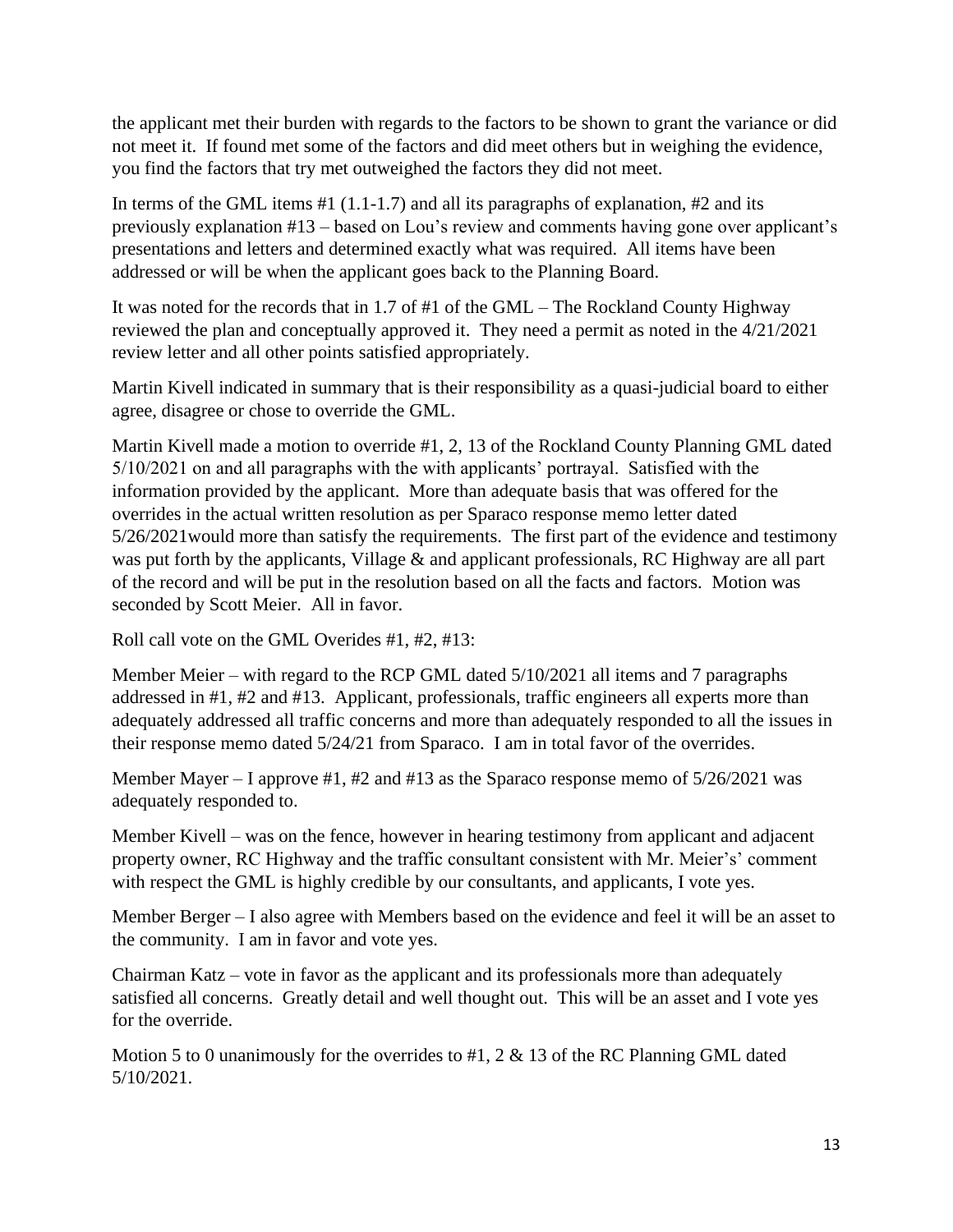Scott Meier made a motion to approve the following 12 variances for the Dunkin Donuts Drive Thru for the application of V3 Real Estate LLC-14 N. Airmont Road from Airmont's Zoning Code Article III Section210-21-E (11); Article IV Section 210-28 attachment 11 Table 8; Article VI Section 210-56- A (19, 21 & 25) as follows:

| Minimum Lot Area                     | Required 87,120 sq ft | Provided 32,092 sq ft |
|--------------------------------------|-----------------------|-----------------------|
| Lot Width                            | Required 300          | Provided 164          |
| Front Setback (N DeBaun)             | Required 60'          | Provided 40'          |
| Front Yard (N. Airmont)              | Required 20'          | Provided 1'           |
| Front Yard (N. DeBaun)               | Required 20'          | Provided 1'           |
| Side Setback                         | Required 50'          | Provided 36'          |
| <b>Total Side Setback</b>            | Required 100'         | Provided 36'          |
| Side Yard                            | Required 20'          | Provided 2'           |
| Rear Setback                         | Required 60'          | Provided 37'          |
| Rear Yard                            | Required 30'          | Provided 13'          |
| Developmental Coverage               | Required 75%          | Provided 80%          |
| <b>Buffer from Residential Areas</b> | Required 75'          | Provided 0'           |
|                                      |                       |                       |

Motion was seconded by Martin Kivell. Roll call vote as follows:

Member Kivell – vote yes to approve all variances requested given the myriad of testimony which convinced the character of the neighborhood which I do not believe will change and that all traffic concerns are satisfied. See no reason not to approve and it will better serve the community

Member Berger- also going to express that they demonstrated the need for the drive thru and the variances. Application should be approved as it will be an asset to the community. I vote yes.

Member Mayer – I vote yes likewise f variances based on the comments of my fellow members. The weight and balancing test in the five factors requirement were met. It will improve the health & safety of the property.

Member Meier – I vote yes to approve all requested variances for all the previous reasons and comments previously stated and by those of my fellow board members.

Chairman Katz- vote yes for all the variances although I am a bit bothered by the front yard going down 1 ft and the side yard down 2 ft, however, feel that the overall plan is sound, is an asset to our community

and better serves the property and ad is better for all.

All in favor. Motion carries. Variances approved 5 to 0 unanimously. All 12 variances granted.

Jeff Stewart thanked the ZBA for their time on their application.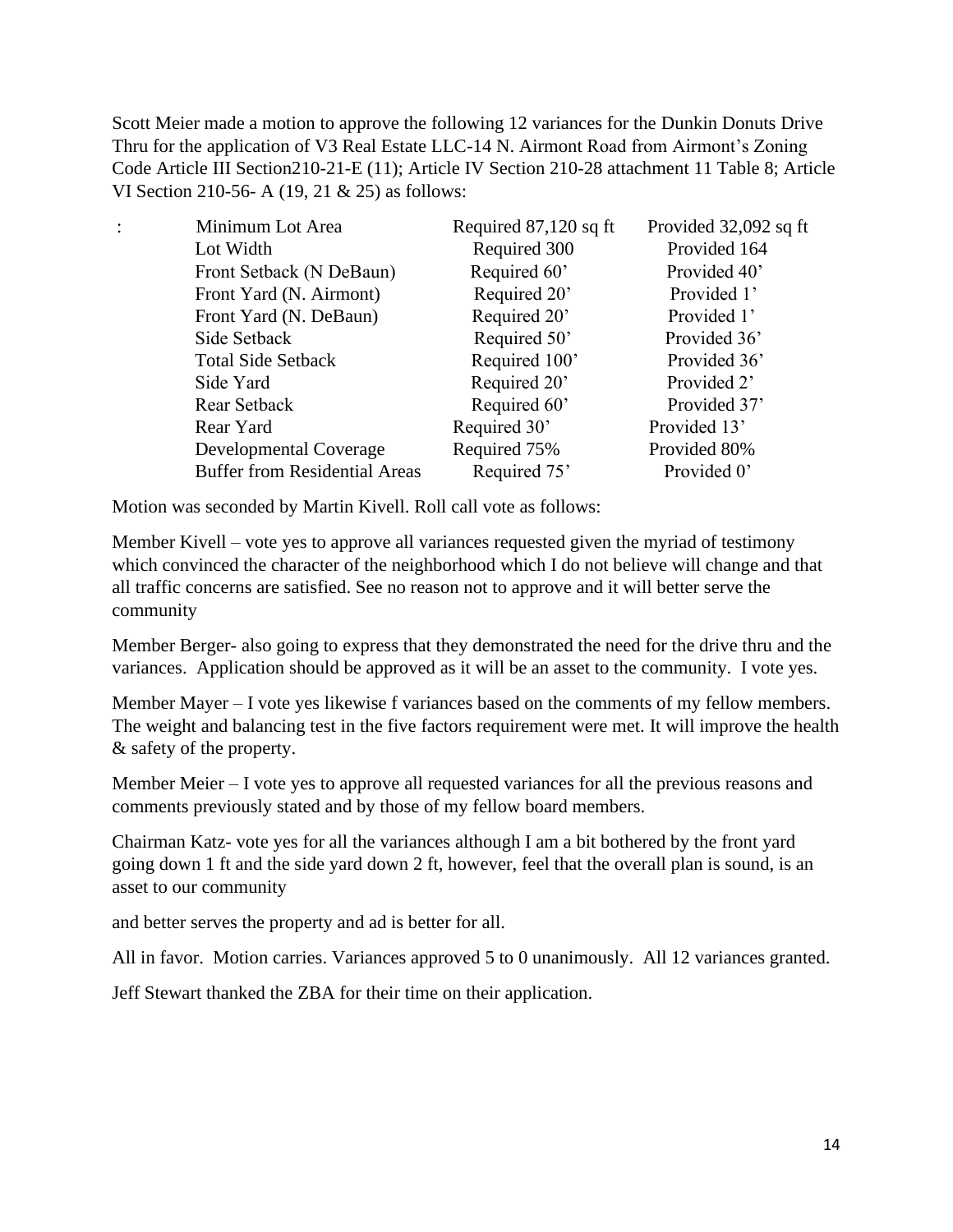Public Hearing on the Application of **Suez Water New York Inc. – Tallman Well #26** to permit construction, maintenance and use of a new 1,012.50 SF treatment building to house the proposed treatment requiring a variance from the requirements of Article VI Section 210-42 of Airmont's Zoning Code for separation distance between two buildings. The required bulk dimension is 15 ft., and the proposed bulk requirements are 4.63 ft., 8.23 ft. and 8.38 ft. The property is located on the east side of DeBaun Avenue +/- 476 feet east of DeBaun Avenue. The lot is designated as Section 55.12, Block 1 and Lot 52 on the Town of Ramapo Tax Map. The property is located in the Neighborhood Shopping (NS) zoning district and is comprised of .772 acres. The street address is 239 Route 59 Suffern, NY 10901.

Mr. Kilpatrick attorney for the applicant and a city planner. Due to the minimum amount of time, they will introduce the project. Erin Albine 96 Route 206 Flaunders, NJ Engineer or Suburban Engineering and sworn in by Chairman Katz Explained that it is a public drinking water facility. The site is part of a water distribution network and operates year-round. There are PFAS in the water above the EPA levels of drinking water. As per the NY State Department of Health they are proposing to install another building as a treatment plant to filter the PFAS. The proposed new treatment building will need to be accessed through an access easement with O&R. The property is in the NS Zone and is behind and next to the Town for Ramapo Town Hall and Police Department. There is no frontage on Route 59. It is a year-round active critical water treatment facility. The access drive serves as access to two buildings where there will be a fence line and there are wetlands and an unnamed tributary to the Montebello Creek. The existing site is very restricted, and land locked. They are proposing to install a new filtration system 1013 sf and will be approximately 30 ft tall. It is within a flood plain and is .10 acres. There are O&R high voltage overhead wires. Existing site is very restricted and is a very tight site. Looking to limit the amount of fill. Minor driveway improvements and piping are proposed. The site is land located with no frontage and there is access through lot #54 through an access easement.

As per the Villages code §210-42 minimum distance between two principal buildings. Required is 15 ft and proposed is 4.63 ft. This is the only one variance request. The relief is to avoid a negative impact to the surrounding wetlands, creek and overhead wires of O&R. They are trying to stay within the cross-access easement and the O&R overhead wires. There is no change in the existing use. The water infiltration system are improvements and listed as required by NY State Health mandate. Existing structures are critical, active and are proposed to remain. The relief is required to avoid a negative impact to the creek and to stay within the request of O&R. No change in existing use waters is required.

Chairman Katz asked a question on contaminants and and asked if there will be any discharges. The applicant's attorney advised that every now and then the treatment facility is backwashed, and a tanker trunk will take the contaminated water to an approved facility in N.J.

Marty Kivell opened the public hearing for the application of Suez - Tallman Water Well #28. Scott Meier seconded the motion. There were no comments from the public. Marty Kivell made a motion to continue the public hearing on the application of Suez Water New York Inc. – Tallman Well #26 to the November 2021 ZBA Meeting via Zoom at 7:30 PM. Scott Meyer seconded it. Roll call: Scott Meier - Yes